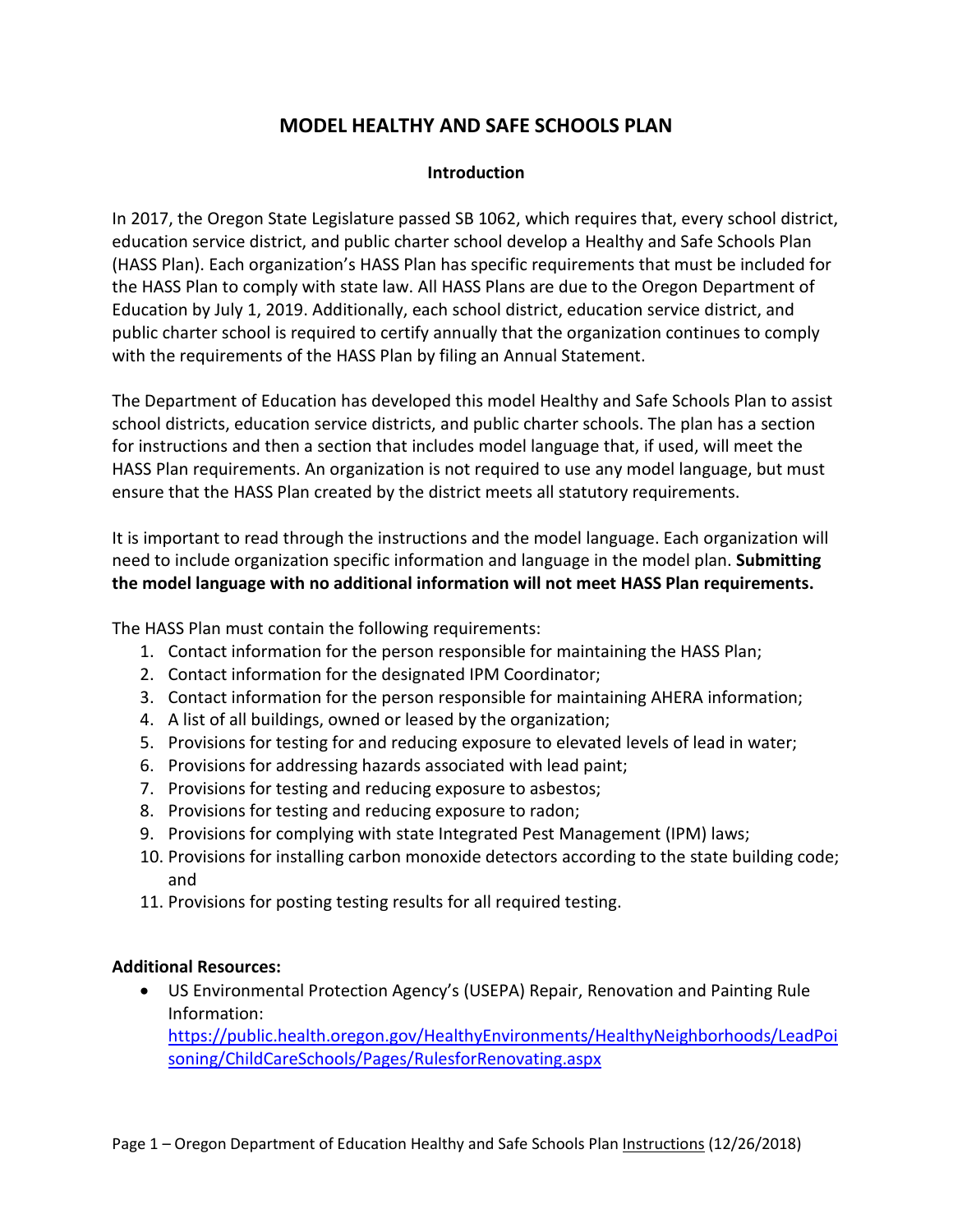- Oregon Health Authority radon information: [http://public.health.oregon.gov/HealthyEnvironments/HealthyNeighborhoods/RadonGa](http://public.health.oregon.gov/HealthyEnvironments/HealthyNeighborhoods/RadonGas/Pages/Testing-in-Schools-.aspx) [s/Pages/Testing-in-Schools-.aspx](http://public.health.oregon.gov/HealthyEnvironments/HealthyNeighborhoods/RadonGas/Pages/Testing-in-Schools-.aspx)
- Sample Radon Plan provided by Oregon School Boards Association: [http://www.osba.org/News%20Center/Announcements/2016-07-](http://www.osba.org/News%20Center/Announcements/2016-07-18_RadonTestingPlan.aspx) 18 RadonTestingPlan.aspx
- USEPA 3T's Guidance on Testing Water for Elevated Levels of Lead: [https://www.epa.gov/ground-water-and-drinking-water/3ts-reducing-lead-drinking](https://www.epa.gov/ground-water-and-drinking-water/3ts-reducing-lead-drinking-water-toolkit)[water-toolkit](https://www.epa.gov/ground-water-and-drinking-water/3ts-reducing-lead-drinking-water-toolkit)
- Oregon State University (OSU) Model Integrated Pest Management (IPM) Plan for organizations with three or less schools: <http://blogs.oregonstate.edu/schoolipm/files/2017/09/Small-IPM-Plan.pdf>
- OSU Model IPM Plan for organizations with more than three schools: <http://blogs.oregonstate.edu/schoolipm/files/2017/09/Large-IPM-Plan.pdf>

#### **Instructions**

- 1. Please read through the instructions and model plan completely.
- 2. Text that is highlighted in yellow must be replaced with language that is specific to your school district, education service district, or public charter school.
- 3. Ensure that all websites listed in the model plan are available to the general public and not behind restricted areas of the district's website. It is recommended that copies of the plan and all test results be put in the same area of the website for ease of access by the community.
- 4. Please keep in mind that one of the primary objectives of the HASS Plan is to promote transparency.
- 5. Please remember that the final document will be available for public inspection and as such, should be clean and well organized, using good grammar without typos.

# **Specific Instructions – Lead in Water**

1. The table is designed to summarize when a building's water fixtures will be tested or the basis for the building's exemption from testing. Example:

| <b>Facility Name</b>      | Year of     | Next scheduled test (per 6 | Schedule or Exemption                                                               |
|---------------------------|-------------|----------------------------|-------------------------------------------------------------------------------------|
|                           | Last Test   | year schedule) (year only) | Reason                                                                              |
|                           | (year only) |                            |                                                                                     |
| <b>Adams Elementary</b>   | FY 2018     | None                       | Building and/or all fixtures<br>and piping 2014 or newer<br>and complies with 0.25% |
|                           |             |                            | lead rules                                                                          |
| <b>Baker Elementary</b>   | FY 2017     | FY 2022                    | 6 year schedule                                                                     |
| <b>Cascade Elementary</b> | FY 2016     | FY 2022                    | 6 year schedule                                                                     |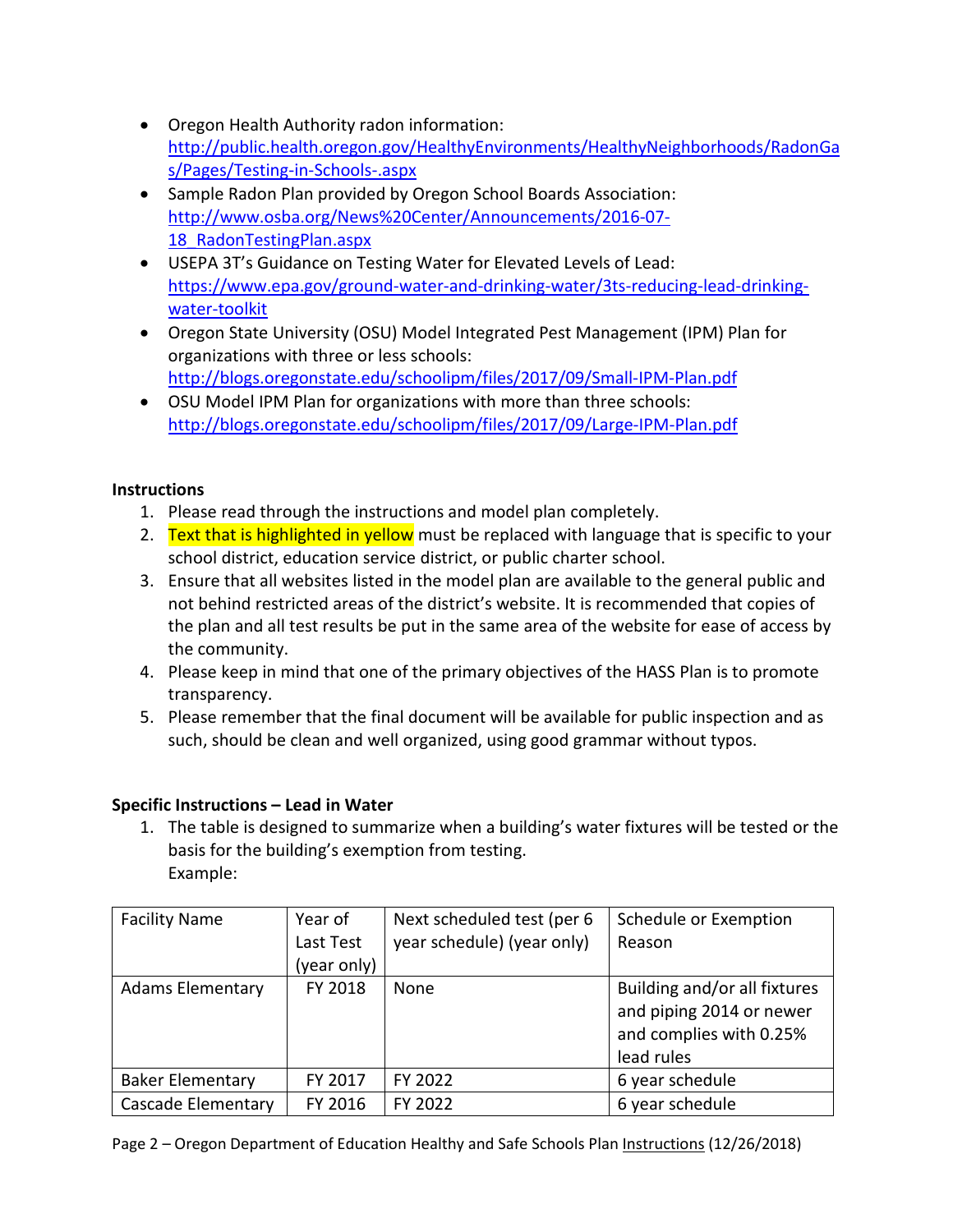- 2. Name of the school shall be the name of the school campus. All buildings on a school campus must be tested at the same time. If the building is an administrative or maintenance building, then that building's name should be used.
- 3. The date of the last test should be only the year of the test.
- 4. 6-Year testing schedule test date: Per OAR 333-061-0400, OHA has determined that all school districts must test all fixtures in all buildings every 6 years, unless specifically exempted. Per OAR 581-022-2223 districts must follow the schedule prescribed for the size of their district. Districts must list the year when they will test each building. For those districts that can test buildings over multiple years, they must state which year they will test each building, including administration and other non-school buildings. For districts that will test their entire district in one year, then all buildings, including nonschool buildings, must show the same year. The schedule must be listed in the Healthy and Safe School Plan and must be approved by ODE.
- 5. Charter schools that lease property from a district are also required to test. Both the charter school and the district are responsible for ensuring that the facility's fixtures are tested for elevated levels of lead. The charter school is responsible because they are leasing the building. The district is responsible because they own the building. Both organizations' submitted HASS Plans must show which organization will perform the testing.
- 6. Charter schools will test in the same year as their sponsoring district. If the sponsoring district tests in multiple years and the charter school will be performing their own tests, then the charter school may test in any year where the district is able to test. The schedule must be listed in the Healthy and Safe School Plan and must be approved by ODE.
- 7. ESDs that lease property from a district are also required to test. Both the ESD and the district are responsible for ensuring that the facility's fixtures are tested for elevated levels of lead. The ESD is responsible because they are leasing the building. The district is responsible because they own the building. Both organizations' submitted HASS Plans must show which organization will perform the testing. ESD testing will be performed in the 3<sup>rd</sup> year of the 6-year testing schedule.
- 8. Exemption: OAR 333-061-0400 provides that a building may be exempt from ongoing testing, if a building was constructed after January 4, 2014 and all plumbing meets the 2014 lead-free standards and initial testing showed no more than 1 part per billion (ppb). Individual taps may be exempt from ongoing testing if the tap was installed after January 4, 2014 and meets the lead-free standard of no more than 0.25 percent lead by weight and the piping feeding the tap is a material other than copper or was installed after January 4, 2014 and the solder and flux meets the lead-free standard of no more than 0.2 percent lead. This exemption requires that initial testing must have been completed with test results showing no more than 1 part per billion (ppb) of lead detected. To claim this exemption the district must prove that all materials requirements have been met for all plumbing components. If the entire building qualifies for the exemption, then the district shall state the exemption. If only part of the building qualifies for exemption, the building must still show a test date for those portions of the building that do not qualify for exemption.
- Page 3 Oregon Department of Education Healthy and Safe Schools Plan Instructions (12/26/2018)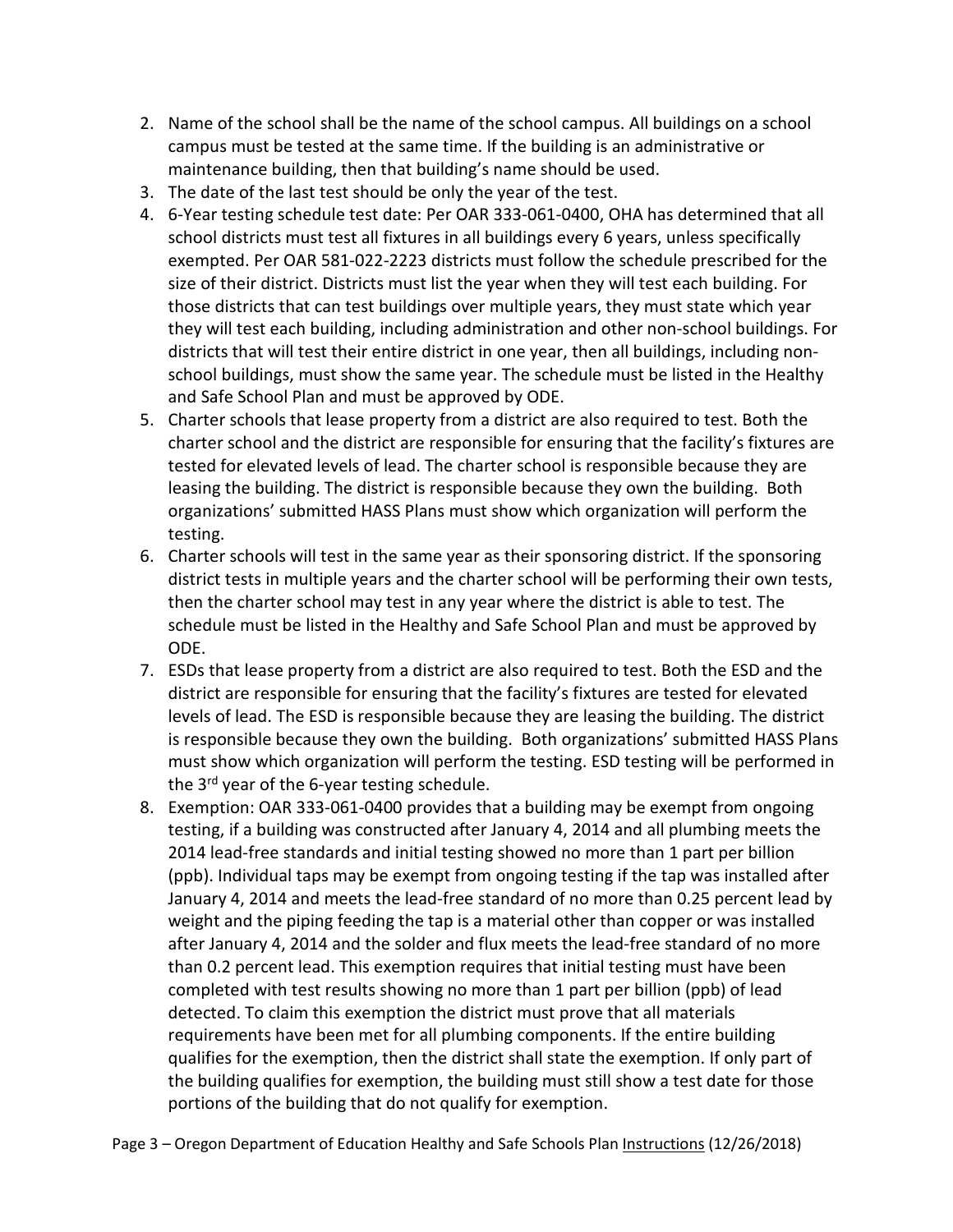# **Lebanon Community School District Healthy and Safe Schools Plan.**

#### **1. Responsible Person**

The person responsible for administering and implementing the Healthy and Safe Schools Plan:

Name: Paula Shoulders Position Title: Administrative Assistant Phone Number: 541-451-8456 Email Address: paula.shoulders@lebanon.k12.or.us Mailing Address: 485 S. 5th Street Lebanon Oregon 97355

The person who is the designated IPM Coordinator:

Name: Paula Shoulders Position Title: Administrative Assistant Phone Number: 541-451-8456 Email Address: paula.shoulders@lebanon.k12.or.us Mailing Address: 485 S. 5<sup>th</sup> Street Lebanon Oregon 97355

The person responsible for AHERA information:

Name: Zachary Schuh Position Title: Maintenance Phone Number: 541-451-8456 Email Address: zachary.schuh@lebanon.k12.or.us Mailing Address: 485 S. 5<sup>th</sup> Street Lebanon Oregon 97355

#### **2. List Facilities**

All facilities owned and leased by Lebanon Community School District where students or staff are present on a regular basis are covered by this HASS Plan. The list of those buildings and facilities is below:

| <b>Facility Name</b>           | <b>Facility Address</b>        |
|--------------------------------|--------------------------------|
| <b>Administration Building</b> | 485 S. 5 <sup>th</sup> Street  |
| <b>Teen Center</b>             | 626 N. 2 <sup>nd</sup> Street  |
| Cascades School                | 2163 $7th$ Street              |
| <b>Green Acres School</b>      | 700 10 <sup>th</sup> Street    |
| <b>Hamilton Creek School</b>   | 32135 Berlin Road              |
| Lacomb School                  | 34110 E. Lacomb Road           |
| Lebanon High School            | 1700 S. 5 <sup>th</sup> Street |
| <b>LHS Land Lab</b>            | 31000 Land Lab Road            |

Page 1 - Oregon Department of Education Healthy and Safe Schools Plan Model (12/26/2018)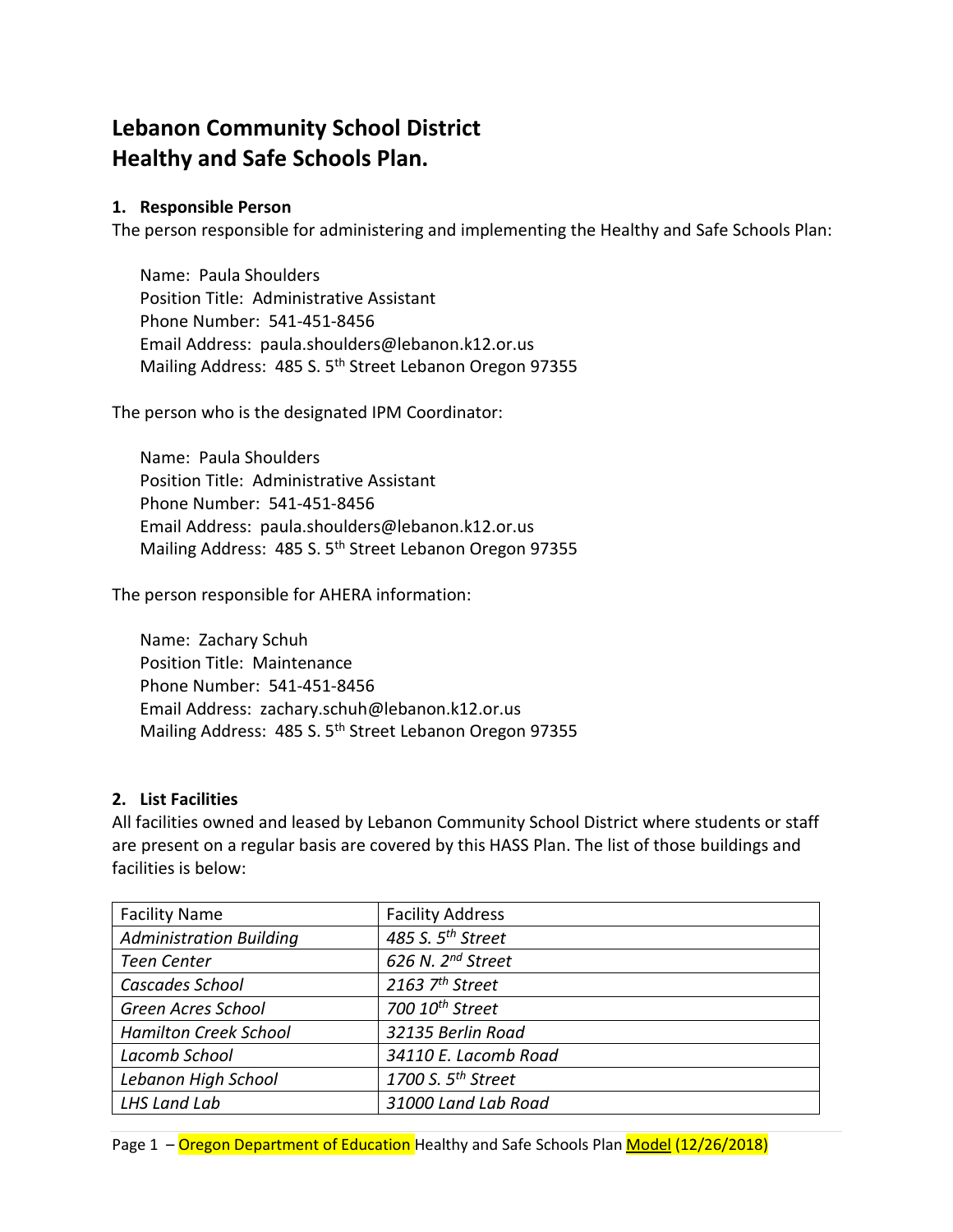| <b>Facility Name</b>    | <b>Facility Address</b>       |
|-------------------------|-------------------------------|
| Pioneer School          | 500 N. 5 <sup>th</sup> Street |
| <b>Riverview School</b> | 1011 Mountain River Road      |
| Seven Oak Middle School | 550 Cascade Drive             |
| Waterloo Building       | 37900 8 <sup>th</sup> Street  |

#### **3. Elevated Levels of Lead in Water Used for Drinking or Food Preparation**

All school districts, education service districts, and public charter schools are required to test for and eliminate exposure to elevated levels of lead in water used for Drinking and Food Preparation through either remediation or eliminating access, according to OAR 333-061-0400 and OAR 581-022-2223. In conformance with those administrative rules, Lebanon Community School District certifies the following:

- 1. All testing was done according to the testing requirements in OAR 333-061-0400;
- 2. All samples were analyzed by a lab accredited by Oregon Health Authority to test for those materials;
- 3. All water fixtures required to be tested under OAR 333-061-0400 were tested for elevated levels of lead in accordance with the testing schedule developed by the Oregon Health Authority; and

| <b>Facility Name</b>           | Year of Last Test<br>(year only) | Next scheduled test<br>(per 6 year schedule)<br>(year only) | Schedule or Exemption<br>Reason  |
|--------------------------------|----------------------------------|-------------------------------------------------------------|----------------------------------|
| <b>Administration Building</b> | 2017                             | 2023                                                        | 6 Year                           |
| <b>Teen Center</b>             | N/A                              | N/A                                                         | <b>Building leased from City</b> |
| Cascades School                | 2017                             | 2023                                                        | 6 Year                           |
| Green Acres School             | 2017                             | 2023                                                        | 6 Year                           |
| <b>Hamilton Creek School</b>   | 2017                             | 2023                                                        | 6 Year                           |
| Lacomb School                  | 2017                             | 2023                                                        | 6 Year                           |
| Lebanon High School            | 2017                             | 2023                                                        | 6 Year                           |
| LHS Land Lab                   | 2017                             | 2023                                                        | 6 Year                           |
| <b>Pioneer School</b>          | 2017                             | 2023                                                        | 6 Year                           |
| <b>Riverview School</b>        | 2017                             | 2023                                                        | 6 Year                           |
| Seven Oak Middle School        | 2017                             | 2023                                                        | 6 Year                           |
| Waterloo Building              | N/A                              | N/A                                                         | No Students Present              |

4. The testing schedule for each building covered by this plan is set forth below: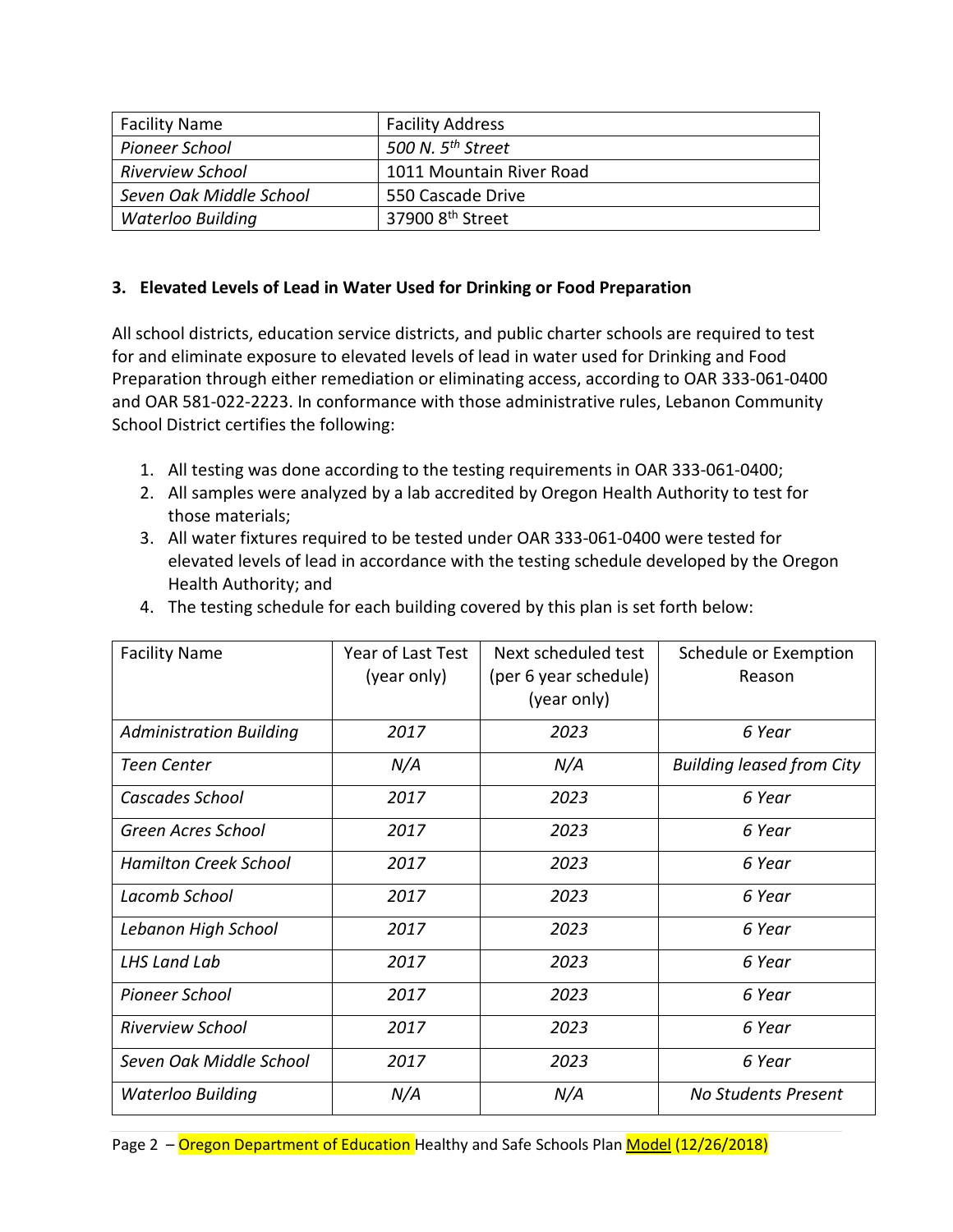#### **4. Lead Paint**

In order to comply with the United States Environmental Protection Agency's Renovation, Repair and Painting Program Rule, LCSD maintenance and custodial employees have been educated to closely monitor any area where lead paint could be present under newer, lead-free paint. In addition, three individuals with Lead Renovator Certification in Oregon are employed by the district's maintenance department. District Facility Operators inspect all buildings according to an established preventative maintenance program. In the event that degradation of a painted surface is discovered, the area is tested for lead content and proper containment or removal measures are taken. LCSD contracts only with certified lead based paint renovation contractors licensed by the Oregon Construction Contractors Board.

## **5. Asbestos**

Lebanon Community School District complies with the federal Asbestos Hazard Emergency Response Act (AHERA). All required asbestos management plans are available for viewing by submitting a request to Zachary Schuh.

## **6. Radon**

Lebanon Community School District has developed a radon plan as required by ORS 332.167. Community members can access a copy of the radon plan here: [LCSD Radon Plan](https://drive.google.com/open?id=0B5emxaUxVv63b3hHaFRPY0hnS0hxWVVRX0NaSVZUaENldnhN) Test results will be made public and are available here: [www.lebanon.k12.or.us](http://www.lebanon.k12.or.us/)

## **7. Integrated Pest Management**

Lebanon Community School District has adopted an Integrated Pest Management (IPM) plan as required by ORS 634.700 through 634.750. Community members can access a copy of the IPM plan here: [LCSD IPM Plan](https://drive.google.com/open?id=0B5emxaUxVv63Rmdjamx0MEtPckp4Vk9LUXJOdk1YWlp4RzdZ)

#### **8. Carbon Monoxide Detectors**

Lebanon Community School District certifies that all buildings subject to the Healthy and Safe Schools Plan comply with the carbon monoxide detection standards in the state building code that was in effect when the building was originally constructed or as required by building code due to addition, upgrade, or remodel.

# **9. Test Results Publication**

Lebanon Community School District is complying with the requirement to provide access to test results, as defined by OAR 581-022-2223 within 10 business days as defined by ORS 332-334. Test results can be found on district's website at [www.lebanon.k12.or.us](http://www.lebanon.k12.or.us/) Specific test results can be found as follows:

• Lead in Water: www.yourwater.oregon.gov

Cascades School PWS#4191660 testing results Green Acres PWS#4193971 testing results Hamilton Creek School PWS#4190571 testing results Lacomb School PWS#4191687 testing results Lebanon High School PWS#4193745 testing results LHS Land Lab PWS#4194208 testing results